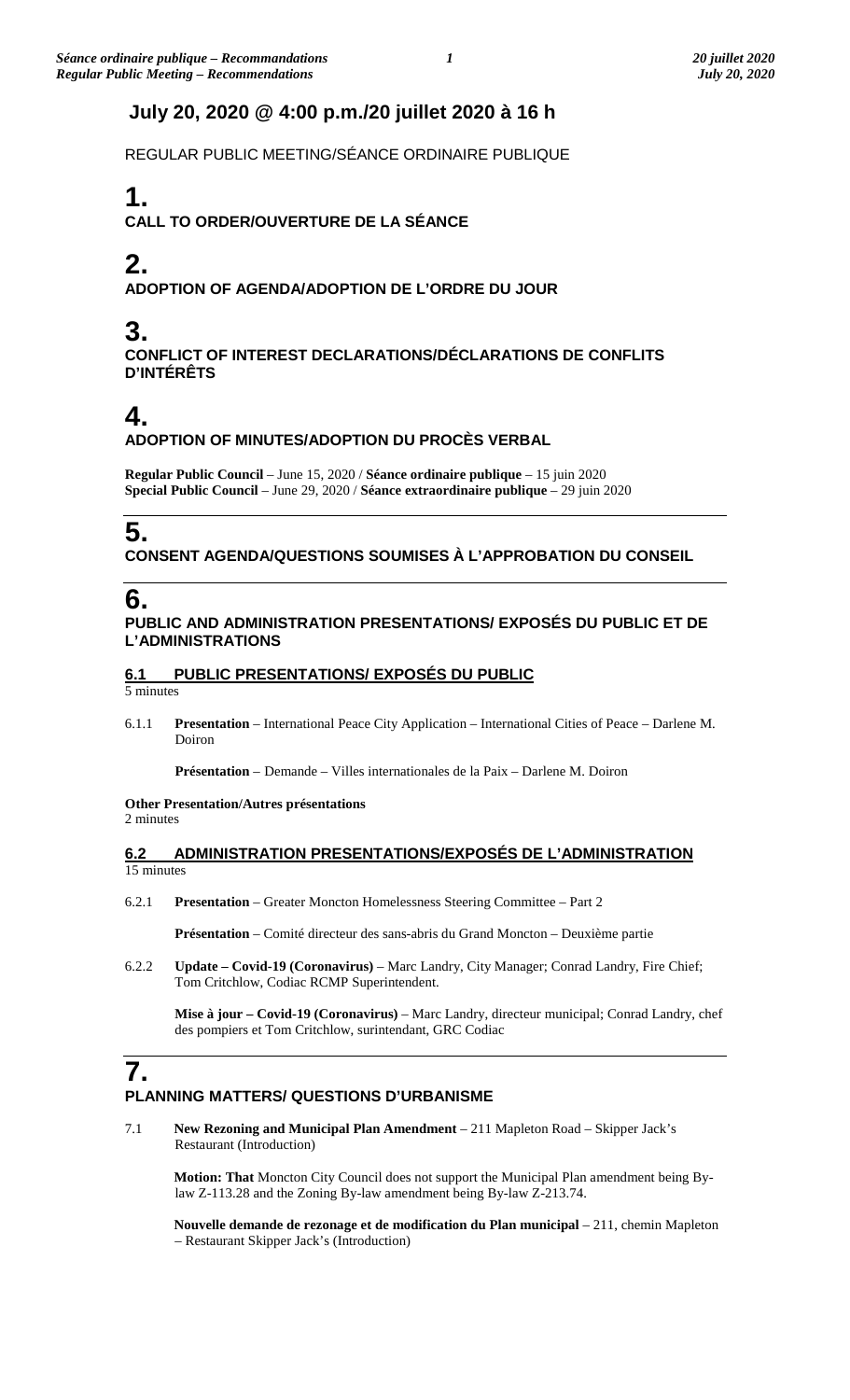**Motion : Que** le Conseil municipal de Moncton n'entérine pas la modification du Plan municipal, soit l'Arrêté Z-113.28, et la modification de l'Arrêté de zonage, soit l'Arrêté Z-213.74.

#### 7.2 **New Rezoning Application** – 320 Killam Drive (Introduction)

**Motion: That** Moncton City Council proceed with the rezoning process for By-law Z-213.75; and:

- 1) That Council give 1st reading to Zoning By-law amendment By-law Z-213.75;
- 
- 2) That a public hearing be set for August 17, 2020; and<br>  $\frac{1}{2}$  That By-law  $\frac{7.21375}{2}$  be referred to the Planning Adv That By-law Z-213.75 be referred to the Planning Advisory Committee for their written views.

The rezoning, if approved, should be subject to a Conditional Zoning Agreement, including but not limited to the following conditions:

- 1) That Lot 20-1000 be registered no later than December 31, 2020;
- 2) That Lot 20-1000 be landscaped and maintained until such time as it is developed;
- 3) That a minimum six (6) metre wide landscape buffer be located along the length of Killam Drive as shown in Schedule B;
- 4) That the landscaping referred to herein shall be completed no later than December 31, 2020;
- 5) That the \$19,564.00 security deposit required for landscaping works be paid prior to registration;
- 6) That should there be a failure to carry out the landscaping work as outlined herein, the City may draw on the security and enter onto the lands to complete all outstanding works or matters and pay all costs and expenses incurred thereby from the proceeds so drawn.
- 7) That all uses of land pursuant to this agreement shall conform with the provisions of the City of Moncton Zoning By-law, as amended from time to time, except as otherwise provided herein;
- 8) That nothing contained herein shall prohibit or in any way limit the Developer's right to apply for a variance pursuant to the provisions of the Community Planning Act;
- 9) That this agreement is to be signed and executed within 4 weeks of 3rd reading;<br>10) Following receipt of a written request from the owner of the property or any infa
- Following receipt of a written request from the owner of the property or any infant thereof, the City will, from time to time, at its sole discretion, prepare and execute releases of this Agreement, provided that the Agreement no longer has effect on the property. In all cases, the Owner will pay the City's administrative fee for preparing and signing a discharge and is responsible for all other legal, registration and other expenses, whether the discharge is prepared by the City, the Owner's solicitor or another person;
- 11) The development shall be carried out in substantial conformance with the plans and drawings submitted as Schedule B; and
- 12) That the \$1000 security deposit required for a Conditional Rezoning Agreement and bylaw registry fees be paid prior to registration.

**Nouvelle demande de rezonage** – 320, promenade Killam (Introduction)

**Motion : Que** le Conseil municipal de Moncton aille de l'avant avec le processus de rezonage de l'arrêté Z-213.75 et;

- 1) Que le Conseil procède à la première lecture la modification de l'arrêté de zonage Z-213.75;
- 2) Qu'une audience publique ait lieu le 17 août 2020;
- 3) Que l'arrêté Z-213.75 soit renvoyé au Comité consultatif d'urbanisme afin d'obtenir par écrit ses avis.

Le rezonage, s'il est approuvé, doit faire l'objet d'une entente de zonage conditionnelle, qui comprend, entre autres, les dispositions suivantes :

- 1) Le lot 20-1000 doit être enregistré au plus tard le 31 décembre 2020;
- 2) Le lot 20-1000 doit être paysagé et entretenu jusqu'à ce qu'il soit aménagé;
- 3) Une zone tampon paysagée d'au moins six mètres de large doit être aménagée le long de la promenade Killam, conformément à l'annexe B;
- 4) L'aménagement paysager en question doit être réalisé au plus tard le 31 décembre 2020; 5) Le dépôt de garantie de 19 564 \$ requis pour les travaux d'aménagement paysager doit être versé avant l'enregistrement;
- 6) Si les travaux d'aménagement paysager ne sont pas effectués tels qu'ils sont décrits dans le présent document, la Ville peut aller achever sur place tous les travaux ou affaires en suspens, et payer tous les frais et dépenses encourus en puisant dans le dépôt de garantie;
- 7) Toutes les utilisations du sol conformes à cette entente doivent respecter les dispositions de l'Arrêté de zonage de la Ville de Moncton, dans sa version modifiée périodiquement, sauf dans les cas contraires prévus dans la présente;
- 8) Nulle disposition de la présente ne doit interdire ou limiter, d'une manière ou d'une autre, le droit du promoteur de demander une dérogation conformément aux dispositions de la *Loi sur l'urbanisme*;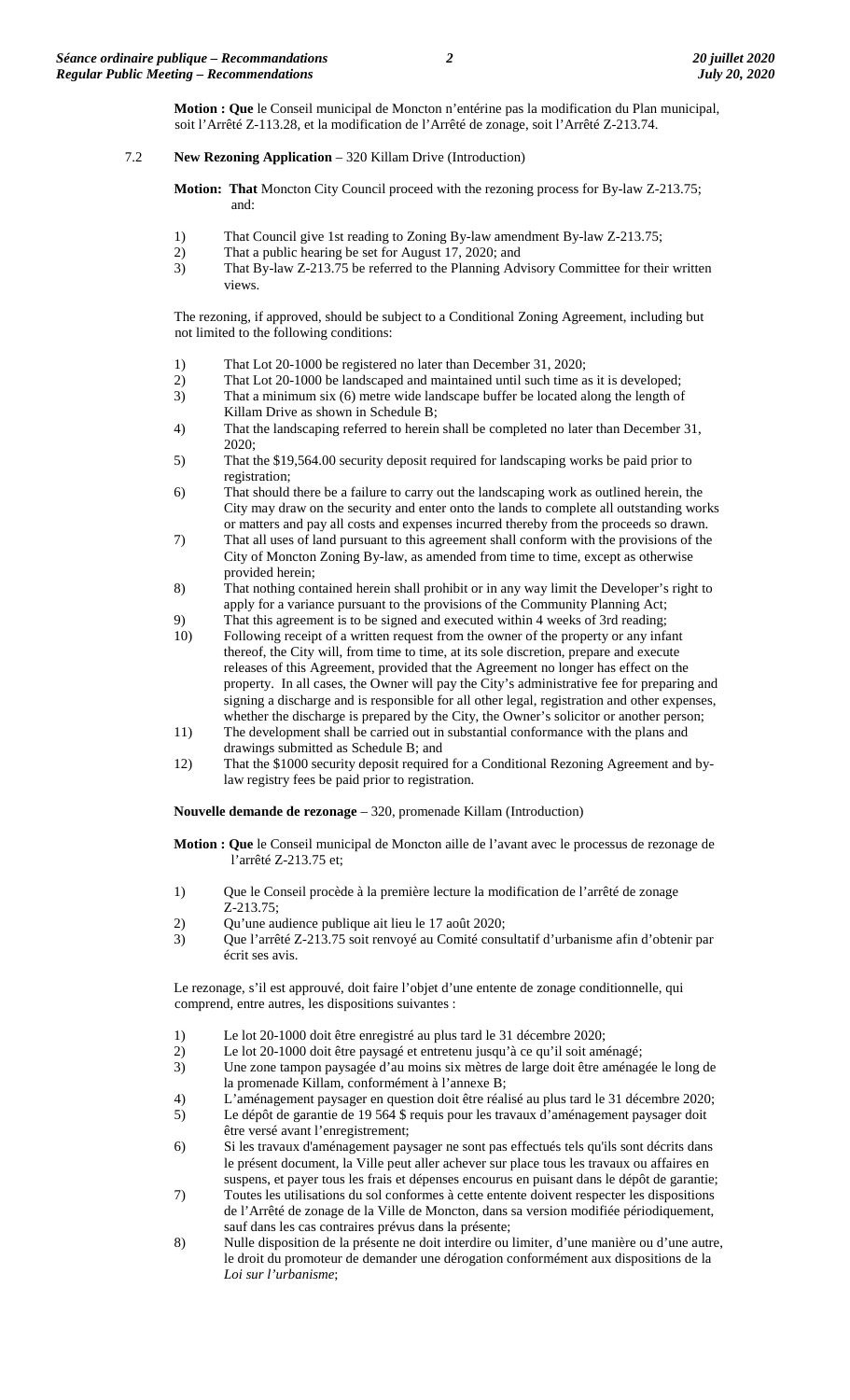- 9) Cette entente doit être signée et passée dans les quatre semaines suivant la troisième lecture;
- 10) Après avoir reçu par écrit la demande du propriétaire des lieux ou de tout autre NID dérivé, la Ville prépare et signe, périodiquement et à sa seule et entière discrétion, des versions de cette entente, à la condition que ladite entente n'ait plus d'effet sur la propriété. Dans tous les cas, le propriétaire versera à la Ville des frais d'administration pour la préparation et la signature d'une quittance et sera responsable de tous les autres frais juridiques, d'inscription et autres, que la quittance soit préparée par la Ville, par le représentant juridique du propriétaire ou par quelqu'un d'autre;
- 11) Les travaux d'aménagement doivent être réalisés tout en étant substantiellement conformes aux plans fournis dans l'annexe B;
- 12) Le dépôt de garantie de 1 000 \$ requis dans le cadre d'une entente conditionnelle sur le rezonage et les droits relatifs au registre des arrêtés doivent être versés avant l'enregistrement.
- 7.3 **Public Hearing Municipal Plan amendment and Rezoning** PID 70531033 at Twin Oaks Drive and Ryan Street *(no objections received)*

**Motion: That** Moncton City Council proceed with the Municipal Plan amendment being By-law Z-113.27 and the Zoning By-law amendment being By-law Z-213.73.

Further that the rezoning shall be subject to a conditional zoning agreement, including but not limited to the following conditions:

- 1) That the developer shall enter into a separate development charge agreement providing for the payment of development charges;
- 2) That the amending zoning by-law shall not be registered before the separate development charge agreement is executed;
- 3) That no trees or other vegetation be cut within a minimum of seven (7) metres along the entire east side of the subject lot, and the seven metre buffer is to remain vegetated and protected;
- 4) That a two metre high opaque fence be located on the southern side of the property where the parking lots abut the residential care facility, and that the fence be located on top of the retention wall, and constructed prior to, or at the beginning of, construction of buildings A and / or B;
- 5) That a line of conifers be planted along the eastern side of the lot along the existing treed buffer where the subject land abuts R2 zoned property, and that the conifers be a minimum of 2 metres high at planting and spaced a frequency of one tree for every 10 metres of rear lot property along the west side of the existing tree line;
- 6) That despite section 129(1)(c) of Zoning By-law Z-213 the height of the multiple unit buildings are permitted to be six stories;
- 7) That the proposed multiple unit dwellings and proposed townhouses be subject to Terms and Conditions to be approved by the Planning Advisory Committee;
- 8) That the development is subject to the Jonathan Creek Trunk Sewer Charge Area and that cost recovery charges for the entire rezoning area be paid prior to any Building and Development Permits being issued for the development;
- 9) That this rezoning approval shall expire within forty-eight (48) months of it coming into effect unless a development and development permit is obtained;
- 10) That all uses of land pursuant to this agreement shall conform with the provisions of the City of Moncton Zoning By-law, as amended from time to time, except as otherwise provided herein;
- 11) That nothing contained herein shall prohibit or in any way limit the Developer's right to apply for a variance pursuant to the provisions of the Community Planning Act;
- 12) That this agreement is to be signed and executed within 12 months of 3rd reading;
- 13) Following receipt of a written request from the owner of the property or any infant thereof, the City will, from time to time, at its sole discretion, prepare and execute releases of this Agreement, provided that the Agreement no longer has effect on the property. In all cases, the Owner will pay the City's administrative fee for preparing and signing a discharge and is responsible for all other legal, registration and other expenses, whether the discharge is prepared by the City, the Owner's solicitor or another person;
- 14) The development shall be carried out in substantial conformance with the plans and drawings submitted as Schedule B; and
- 15) That the \$1,000 security deposit required for a Conditional Rezoning Agreement and bylaw registry fees, be paid prior to registration

**Audience publique** – **modification du Plan municipal et rezonage** – NID 70531033 à l'angle de la promenade Twin Oaks et de la rue Ryan *(aucunes objections reçues)*

**Motion : Que** le Conseil municipal de Moncton procède à la modification du Plan municipal, soit l'Arrêté Z-113.27, et à la modification de l'Arrêté de zonage, soit l'Arrêté Z-213.73.

Que le rezonage soit en outre soumis à une entente de zonage conditionnelle, prévoyant entre autres les conditions suivantes :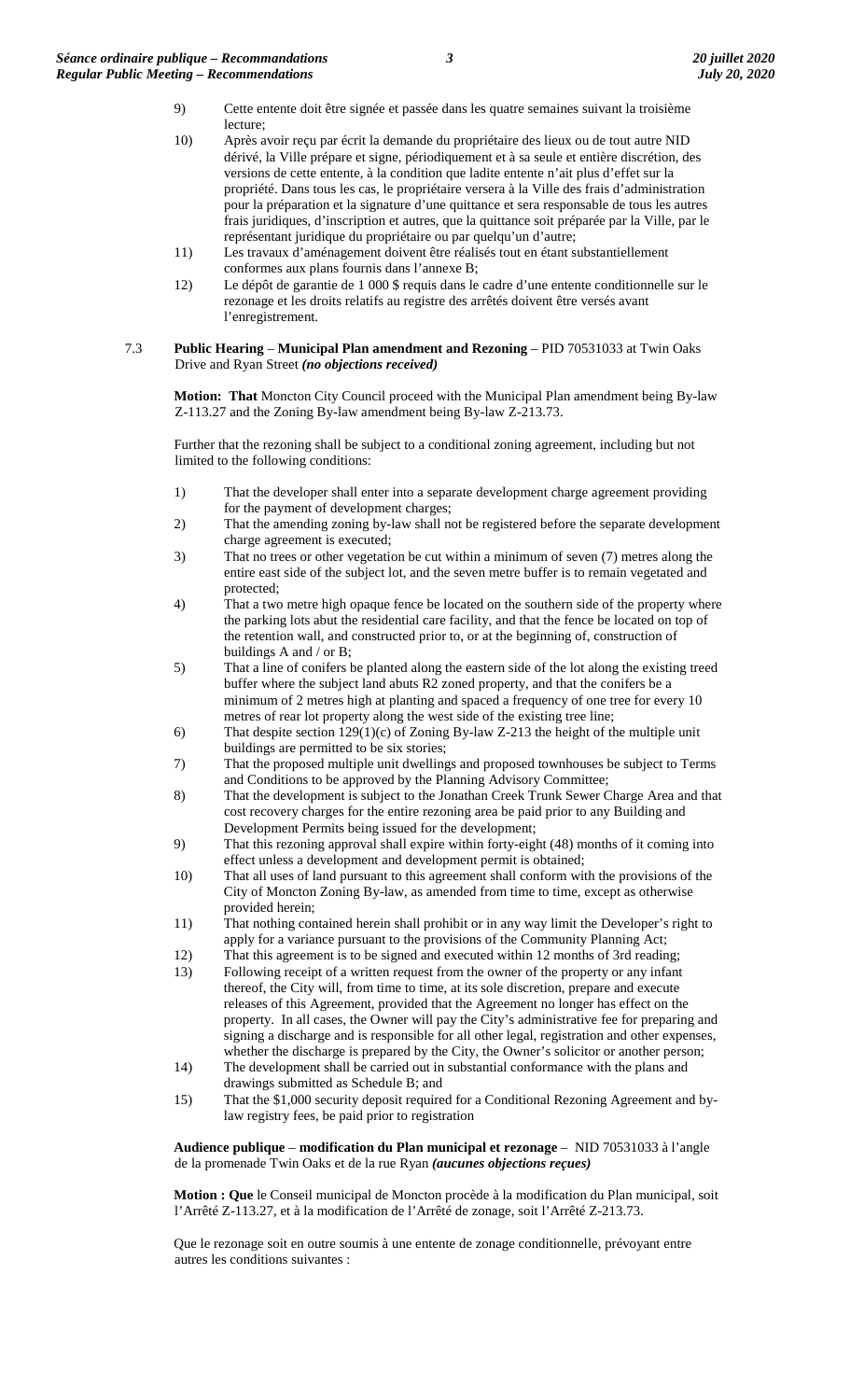- 1) Que le promoteur immobilier conclue une entente distincte sur les redevances d'aménagement afin de prévoir le paiement de ces redevances;
- 2) Que l'Arrêté de zonage modificatif ne soit pas enregistré tant que l'entente sur les redevances d'aménagement n'est pas signée;
- 3) Qu'il soit interdit d'abattre des arbres ou de couper des végétaux à moins de sept mètres le long de tout le côté est du lot visé et que la zone tampon de sept mètres reste végétalisée et protégée;
- 4) Qu'une clôture opaque de deux mètres de haut soit installée du côté sud de la propriété, là où les terrains de stationnement jouxtent la résidence de soins, et que cette clôture soit située sur le dessus du mur de soutènement et qu'elle soit construite avant ou au moment de construire les bâtiments A ou B;
- 5) Qu'une ligne de conifères soit plantée le long du côté est du lot longeant la zone tampon arborisée où le terrain visé jouxte la propriété zonée R2, que les conifères aient au moins deux mètres de haut lorsqu'ils seront plantés et qu'ils soient espacés à raison d'un arbre tous les dix mètres le long de la ligne de lot arrière, du côté ouest de la ligne de conifères existante;
- 6) Que malgré l'article 129(1)c) de l'Arrêté de zonage Z-213, il soit permis que la hauteur des différents immeubles à logements multiples soit de six étages;
- 7) Que les immeubles à logements multiples proposés et les maisons en rangée proposées soient soumis à des clauses et à des conditions à approuver par le Comité consultatif d'urbanisme;
- 8) Que le projet d'aménagement fasse partie de la zone de redevances de l'égout collecteur du ruisseau Jonathan et que les redevances à verser pour permettre de récupérer les coûts de l'ensemble de la superficie du rezonage soient acquittées avant que les permis de construction et d'aménagement soient délivrés pour le projet d'aménagement visé;
- 9) Que cette approbation du rezonage arrive à expiration dans les 48 mois de la date à laquelle elle entre en vigueur à moins qu'un permis d'aménagement soit délivré;
- 10) Que toutes les utilisations du sol conformes à cet accord respectent les dispositions de l'Arrêté de zonage de la Ville de Moncton, dans sa version modifiée périodiquement, sauf dans les cas contraires prévus dans la présente;
- 11) Que nulle disposition de la présente n'interdise ou ne limite, d'une manière ou d'une autre, le droit du promoteur de demander une dérogation conformément aux dispositions de la *Loi sur l'urbanisme*;
- 12) Que cet accord soit signé et passé dans les 12 mois de la troisième lecture;
- 13) Qu'après avoir reçu par écrit la demande du propriétaire des lieux ou de l'un de ses enfants, la Ville prépare et signe, périodiquement et à sa seule et entière discrétion, des versions de cet accord, à la condition que ledit accord n'ait plus d'effet sur la propriété. Dans tous les cas, le propriétaire versera à la Ville des frais d'administration pour la préparation et la signature d'une quittance et sera responsable de tous les autres frais juridiques, d'enregistrement et autres, que la quittance soit préparée par la Ville, par le représentant juridique du propriétaire ou par quelqu'un d'autre;
- 14) Que les travaux d'aménagement soient menés en respectant essentiellement les plans et les dessins soumis dans l'annexe B;
- 15) Que le dépôt de garantie de 1 000 \$, obligatoire pour l'Entente de zonage conditionnelle, et les droits d'enregistrement de l'arrêté soient acquittés avant l'enregistrement.

#### 7.4 **Naming** Policy Requests

#### **Motion :**

- 1. That Moncton City Council approve the addition of "Armenia" to the Name Bank;
- 2. That Moncton City Council approve "Sentier Symphonie Trail" for the trail located between Amiens Drive and Salengro Crescent;
- 3. That Moncton City Council approve "Parc Jonathan Park" for the park located at 39 Salengro Crescent;
- 4. That Moncton City Council approve "Parc Pebble Creek Park" for the park located at 37 Pebble Creek Way; and
- 5. That Moncton City Council approve "Parc Halls Creek Park" for the park located at 51 Marjorie Street.

**Demandes** relatives à la Politique d'appellation

#### **Motion :**

- 1. Que le conseil municipal de Moncton approuve l'ajout du nom « Armenia » à la banque de noms;
- 2. Que le conseil municipal de Moncton approuve l'appellation « Sentier Symphonie Trail » pour le sentier situé entre la promenade Amiens et le croissant Salengro;
- 3. Que le conseil municipal de Moncton approuve l'appellation « Parc Jonathan Park » pour le parc situé au 39, croissant Salengro;
- 4. Que le conseil municipal de Moncton approuve l'appellation « Parc Pebble Creek Park » pour le parc situé au 37, voie Pebble Creek;
- 5. Que le conseil municipal de Moncton approuve l'appellation « Parc Halls Creek Park » pour le parc situé au 51, rue Marjorie.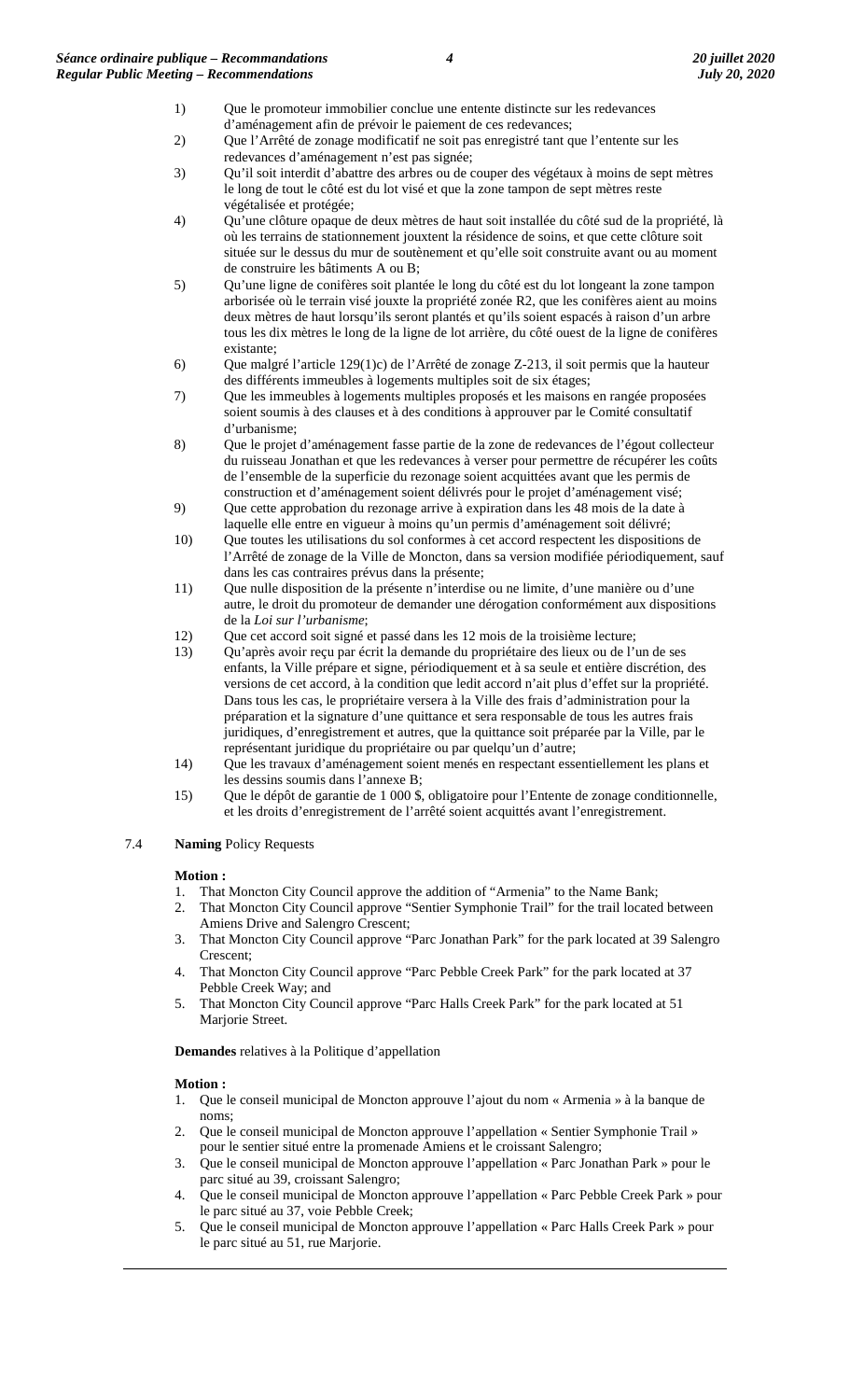### **8. STATEMENTS BY MEMBERS OF COUNCIL/ EXPOSÉS DES MEMBRES DU CONSEIL**

## **9.**

#### **REPORTS AND RECOMMENDATIONS FROM COMMITTEES AND PRIVATE MEETINGS/ RAPPORTS ET RECOMMANDATIONS DES COMITÉS ET RÉUNIONS À HUIS CLOS**

9.1 **Recommendation(s)** – Committee of the Whole – June 22, 2020

**Motion: That** Moncton City Council adopt in principle the findings and recommendations of the 2021-2031 Long-term Financial Plan, with specific recommendations to be considered and brought forward to Council for approval during the annual budget process.

**Recommandation(s)** – Comité plénier – 22 juin 2020

**Motion : Que** le Conseil municipal de Moncton adopte en principe les constatations et les recommandations du Plan financier à long terme 2021-2031, ainsi que les recommandations précises à étudier et à soumettre au Conseil pour approbation pendant l'établissement du budget annuel.

9.2 **Recommendation(s)** – Private Session – July 13, 2020

**Recommandation(s)** – Séance à huis clos – 13 juillet 2020

## **10. REPORTS FROM ADMINISTRATION/ RAPPORTS DE L'ADMINISTRATION**

10.1 **Harrisville** Sanitary Sewer Drainage Basin Project

**Motion: That** City Council approve reimbursement to the City of Dieppe for the City of Moncton's share of the sanitary sewer costs for the College Street project in the amount of \$230,136.36 plus Net HST of \$9,863.64, for a total reimbursement of \$240,000.

**Boulevard Harrisville** – Projet de bassin de drainage des égouts sanitaires

**Motion : Que** le Conseil municipal approuve le remboursement, à la Ville de Dieppe, de la quote-part de la Ville de Moncton dans les frais de l'égout sanitaire du projet de la rue du Collège, soit la somme de 230 136,36 \$, majorée de la TVH nette de 9 863,64 \$, ce qui donne un remboursement total de 240 000 \$.

## **11. READING OF BY-LAWS/ LECTURE D'ARRÊTÉS MUNICIPAUX**

11.1 **A By-Law** in Amendment of a By-Law Relating to the Adoption of the City of Moncton Municipal Plan, being By-Law Z-113.28 (211 Mapleton Rd.) – *First Reading – Pending approval item 7.1*

**Arrêté** portant modification de l'arrêté concernant l'adoption du Plan municipal de la Ville de Moncton, soit l'arrêté Z-113.28 (211, chemin Mapleton) – *Première lecture – sous réserve de l'approbation du point 7.1*

11.2 **A By-Law** in Amendment of the City of Moncton Zoning By-Law, being By-Law Z-213.74 (211 Mapleton Rd.) – *First Reading – Pending approval item 7.1*

**Arrêté** portant modification de l'arrêté de zonage de la Ville de Moncton, soit l'arrêté Z-213.74 (211, chemin Mapleton) – *Première lecture* – *sous réserve de l'approbation du point 7.1*

11.3 **A By Law** in Amendment of the City of Moncton Zoning By-Law, being By-Law Z-213.75 (320 Killam Drive) *– First Reading – Pending approval item 7.2*

**Arrêté** portant modification de l'arrêté de zonage de la Ville de Moncton, soit l'arrêté Z-213.76 (320, promenade Killam) – *Première lecture* – *sous réserve de l'approbation du point 7.2*

11.4 **A By-Law** in Amendment of a By-Law Relating to the Adoption of the City of Moncton Municipal Plan, being By-Law Z-113.27 (Twin Oaks) – *Second and Third Readings – Pending approval item 7.3*